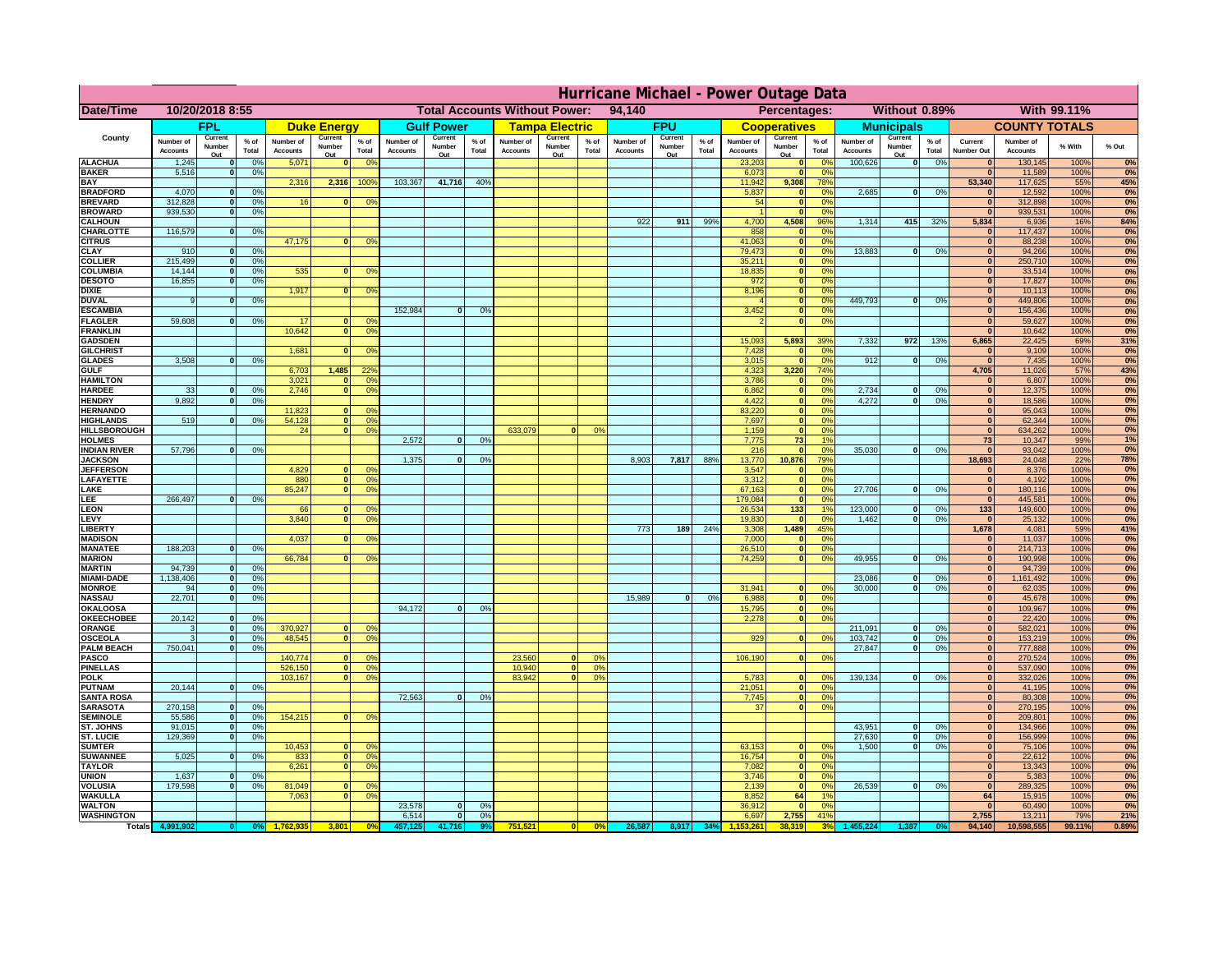# 10/20/2018 8:55 AM Hurricane Michael

| <b>Power Provider</b>                   | <b>County</b>       | <b>Number of Customers</b> | <b>Current Number Out</b> | <b>Outage Percentage</b> | <b>Estimated Restore Time</b> |
|-----------------------------------------|---------------------|----------------------------|---------------------------|--------------------------|-------------------------------|
|                                         |                     |                            |                           |                          |                               |
| <b>Gulf Power Company</b>               | BAY                 | 103,367                    | 41,716                    | 40.36%                   | >5 days                       |
| West Florida Electric Cooperative, Inc. | <b>JACKSON</b>      | 13,723                     | 10,829                    | 78.91%                   | >5 days                       |
| Gulf Coast Electric Cooperative, Inc.   | BAY                 | 11,942                     | 9,308                     | 77.94%                   | >5 days                       |
| Florida Public Utilities Corporation    | <b>JACKSON</b>      | 8,903                      | 7,817                     | 87.80%                   | >5 days                       |
| Talquin Electric Cooperative, Inc.      | GADSDEN             | 15,093                     | 5,893                     | 39.04%                   | 72                            |
| Gulf Coast Electric Cooperative, Inc.   | <b>GULF</b>         | 4,323                      | 3,220                     | 74.49%                   | >5 days                       |
|                                         |                     |                            |                           |                          |                               |
| West Florida Electric Cooperative, Inc. | CALHOUN             | 2,852                      | 2,665                     | 93.44%                   | >5 days                       |
| West Florida Electric Cooperative, Inc. | WASHINGTON          | 4,260                      | 2,404                     | 56.43%                   | >5 days                       |
| <b>Duke Energy</b>                      | BAY                 | 2,316                      | 2,316                     | 100.00%                  | TBD                           |
| Gulf Coast Electric Cooperative, Inc.   | CALHOUN             | 1,848                      | 1,843                     | 99.73%                   | >5 days                       |
| Talquin Electric Cooperative, Inc.      | <b>LIBERTY</b>      | 3,308                      | 1,489                     | 45.01%                   | >5 days                       |
| Duke Energy                             | <b>GULF</b>         | 6,703                      | 1,485                     | 22.15%                   | TBD                           |
| Florida Public Utilities Corporation    | CALHOUN             | 922                        | 911                       | 98.81%                   | >5 days                       |
|                                         |                     |                            |                           |                          |                               |
| City of Quincy                          | GADSDEN             | 4,768                      | 599                       | 12.56%                   | $>72$                         |
| City of Blountstown                     | CALHOUN             | 1,314                      | 415                       | 31.58%                   | $>72$                         |
| Chattahoochee Electric                  | GADSDEN             | 1,173                      | 373                       | 31.80%                   | $>72$                         |
| Gulf Coast Electric Cooperative, Inc.   | <b>WASHINGTON</b>   | 2,437                      | 351                       | 14.40%                   | >5 days                       |
| Florida Public Utilities Corporation    | LIBERTY             | 773                        | 189                       | 24.45%                   | >5 days                       |
| Talquin Electric Cooperative, Inc.      | LEON                | 26,534                     | 133                       | 0.50%                    | 48                            |
|                                         |                     |                            |                           |                          |                               |
| West Florida Electric Cooperative, Inc. | <b>HOLMES</b>       | 7,482                      | 73                        | 0.98%                    | >5 days                       |
| Talquin Electric Cooperative, Inc.      | <b>WAKULLA</b>      | 8,852                      | 64                        | 0.72%                    | 24                            |
| Gulf Coast Electric Cooperative, Inc.   | <b>JACKSON</b>      | 47                         | 47                        | 100.00%                  | >5 days                       |
| Central Florida Electric Cooperative    | <b>ALACHUA</b>      | 875                        | $\mathbf 0$               | 0.00%                    | <b>TBD</b>                    |
| Central Florida Electric Cooperative    | <b>DIXIE</b>        | 7,595                      | $\mathbf 0$               | 0.00%                    | TBD                           |
| Central Florida Electric Cooperative    | <b>GILCHRIST</b>    | 7,424                      | $\mathbf 0$               | 0.00%                    | Restored                      |
|                                         |                     |                            |                           |                          |                               |
| Central Florida Electric Cooperative    | LAFAYETTE           | 9                          | $\mathbf 0$               | 0.00%                    | <b>TBD</b>                    |
| Central Florida Electric Cooperative    | LEVY                | 17,513                     | $\mathbf 0$               | 0.00%                    | Restored                      |
| Central Florida Electric Cooperative    | <b>MARION</b>       | 9                          | $\mathbf 0$               | 0.00%                    | TBD                           |
| Choctawhatchee Electric Cooperative     | <b>HOLMES</b>       | 293                        | $\mathbf 0$               | 0.00%                    | Restored                      |
| Choctawhatchee Electric Cooperative     | <b>OKALOOSA</b>     | 15,795                     | $\mathbf 0$               | 0.00%                    | Restored                      |
| Choctawhatchee Electric Cooperative     | <b>SANTA ROSA</b>   | 201                        | $\mathbf 0$               | 0.00%                    | Restored                      |
| Choctawhatchee Electric Cooperative     | <b>WALTON</b>       | 36,812                     | 0                         | 0.00%                    | Restored                      |
|                                         |                     |                            |                           |                          |                               |
| City of Alachua                         | <b>ALACHUA</b>      | 4,426                      | $\mathbf 0$               | 0.00%                    | <b>TBD</b>                    |
| City of Bartow                          | <b>POLK</b>         | 11,790                     | 0                         | 0.00%                    | TBD                           |
| City of Bushnell                        | <b>SUMTER</b>       | 1,500                      | $\mathbf 0$               | 0.00%                    | <b>TBD</b>                    |
| City of Clewiston                       | <b>HENDRY</b>       | 4,272                      | 0                         | 0.00%                    | TBD                           |
| City of Fort Meade                      | <b>POLK</b>         | 2,379                      | $\mathbf 0$               | 0.00%                    | <b>TBD</b>                    |
| City of Havana                          | GADSDEN             | 1,391                      | $\pmb{0}$                 | 0.00%                    | Restored                      |
|                                         |                     |                            | $\mathbf 0$               |                          |                               |
| City of Leesburg                        | LAKE                | 22,000                     |                           | 0.00%                    | <b>TBD</b>                    |
| City of Moore Haven                     | <b>GLADES</b>       | 912                        | 0                         | 0.00%                    | TBD                           |
| City of Mount Dora                      | LAKE                | 5,706                      | $\pmb{0}$                 | 0.00%                    | <b>TBD</b>                    |
| City of Newberry                        | <b>ALACHUA</b>      | 1,727                      | $\pmb{0}$                 | 0.00%                    | TBD                           |
| City of Starke                          | <b>BRADFORD</b>     | 2,685                      | $\mathbf 0$               | 0.00%                    | <b>TBD</b>                    |
| City of Tallahassee                     | LEON                | 123,000                    | $\mathbf 0$               | 0.00%                    | Restored                      |
| City of Vero Beach                      | <b>INDIAN RIVER</b> | 35,030                     | $\mathbf 0$               | 0.00%                    | <b>TBD</b>                    |
| City of Wauchula                        | HARDEE              |                            | 0                         | 0.00%                    | <b>TBD</b>                    |
|                                         |                     | 2,734                      |                           |                          |                               |
| City of Williston                       | LEVY                | 1,462                      | $\mathbf 0$               | 0.00%                    | <b>TBD</b>                    |
| City of Winter Park                     | ORANGE              | 13,941                     | $\mathbf 0$               | 0.00%                    | TBD                           |
| Clay Electric Cooperative               | <b>ALACHUA</b>      | 22,328                     | $\pmb{0}$                 | 0.00%                    | TBD                           |
| Clay Electric Cooperative               | <b>BAKER</b>        | 2,476                      | 0                         | 0.00%                    | TBD                           |
| Clay Electric Cooperative               | <b>BRADFORD</b>     | 5,837                      | 0                         | 0.00%                    | <b>TBD</b>                    |
| Clay Electric Cooperative               | <b>CLAY</b>         | 79,473                     | 0                         | 0.00%                    | TBD                           |
|                                         |                     |                            | $\pmb{0}$                 | 0.00%                    | TBD                           |
| Clay Electric Cooperative               | <b>COLUMBIA</b>     | 16,922                     |                           |                          |                               |
| Clay Electric Cooperative               | <b>DUVAL</b>        | 4                          | 0                         | 0.00%                    | TBD                           |
| Clay Electric Cooperative               | <b>FLAGLER</b>      | $\overline{2}$             | $\pmb{0}$                 | 0.00%                    | TBD                           |
| Clay Electric Cooperative               | <b>GILCHRIST</b>    | $\sqrt{4}$                 | 0                         | 0.00%                    | TBD                           |
| Clay Electric Cooperative               | LAKE                | 2,239                      | $\pmb{0}$                 | 0.00%                    | <b>TBD</b>                    |
| Clay Electric Cooperative               | LEVY                | 712                        | 0                         | 0.00%                    | TBD                           |
| Clay Electric Cooperative               | <b>MARION</b>       | 16,301                     | $\pmb{0}$                 | 0.00%                    | <b>TBD</b>                    |
| Clay Electric Cooperative               | PUTNAM              | 21,051                     | 0                         | 0.00%                    | TBD                           |
|                                         |                     |                            |                           |                          |                               |
| Clay Electric Cooperative               | SUWANNEE            | 5                          | $\pmb{0}$                 | 0.00%                    | TBD                           |
| Clay Electric Cooperative               | <b>UNION</b>        | 3,746                      | 0                         | 0.00%                    | TBD                           |
| Clay Electric Cooperative               | <b>VOLUSIA</b>      | 2,139                      | $\pmb{0}$                 | 0.00%                    | TBD                           |
| Duke Energy                             | <b>ALACHUA</b>      | 5,071                      | 0                         | 0.00%                    | Restored                      |
| Duke Energy                             | <b>BREVARD</b>      | 16                         | $\pmb{0}$                 | 0.00%                    | Restored                      |
| Duke Energy                             | <b>CITRUS</b>       | 47,175                     | $\pmb{0}$                 | 0.00%                    | Restored                      |
| Duke Energy                             | <b>COLUMBIA</b>     | 535                        | $\pmb{0}$                 | 0.00%                    | Restored                      |
|                                         |                     |                            |                           |                          |                               |
| Duke Energy                             | <b>DIXIE</b>        | 1,917                      | $\mathbf 0$               | 0.00%                    | Restored                      |
| <b>Duke Energy</b>                      | <b>FLAGLER</b>      | 17                         | $\pmb{0}$                 | 0.00%                    | Restored                      |
| Duke Energy                             | <b>FRANKLIN</b>     | 10,642                     | $\mathbf 0$               | 0.00%                    | Restored                      |
| <b>Duke Energy</b>                      | <b>GILCHRIST</b>    | 1,681                      | $\pmb{0}$                 | 0.00%                    | Restored                      |
| Duke Energy                             | <b>HAMILTON</b>     | 3,021                      | $\pmb{0}$                 | 0.00%                    | Restored                      |
| <b>Duke Energy</b>                      | HARDEE              | 2,746                      | $\pmb{0}$                 | 0.00%                    | Restored                      |
|                                         |                     |                            |                           |                          |                               |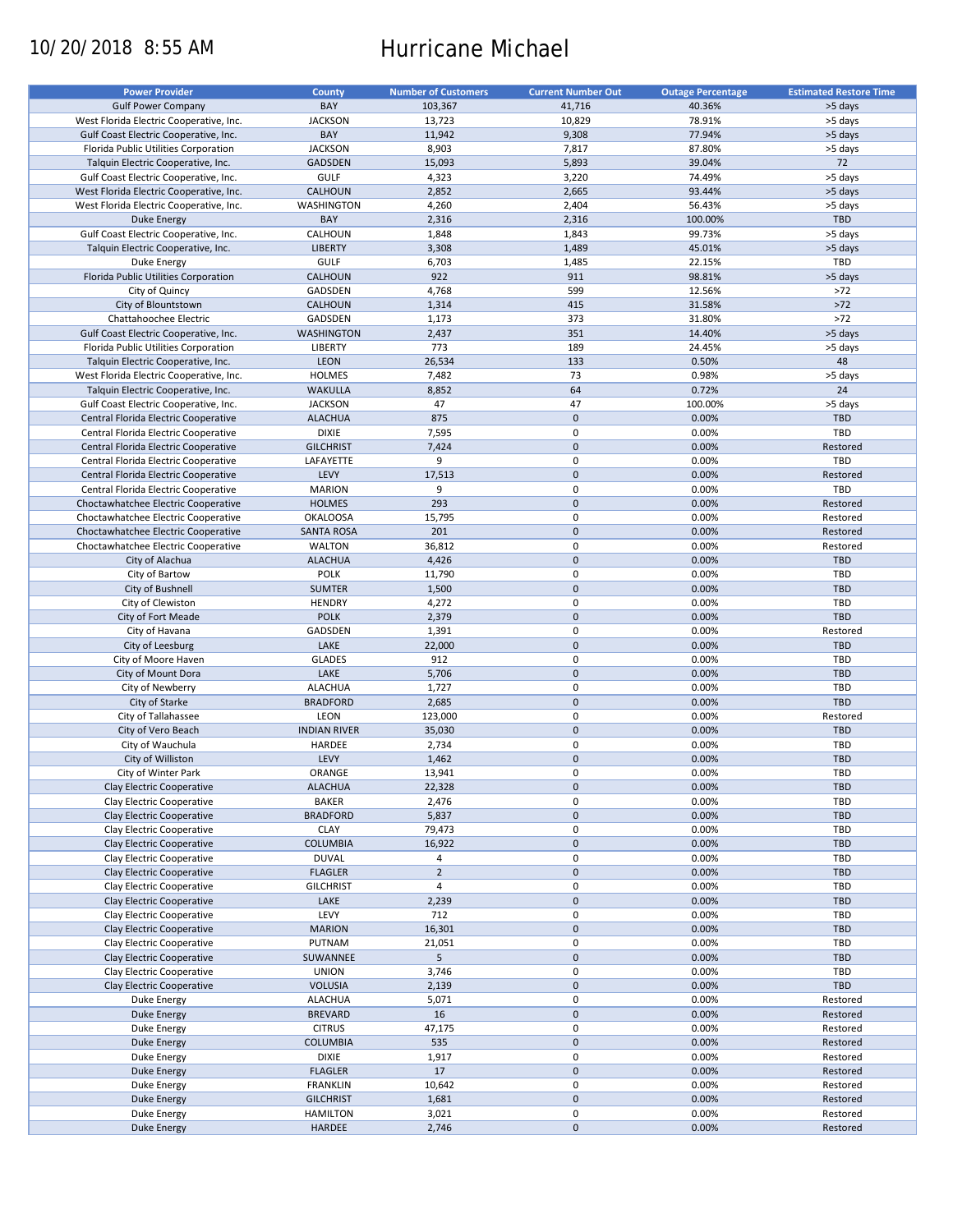## 10/20/2018 8:55 AM Hurricane Michael

| Duke Energy                                        | <b>HERNANDO</b>     | 11,823       | 0           | 0.00% | Restored   |
|----------------------------------------------------|---------------------|--------------|-------------|-------|------------|
| <b>Duke Energy</b>                                 | <b>HIGHLANDS</b>    | 54,128       | $\pmb{0}$   | 0.00% | Restored   |
|                                                    |                     |              |             |       |            |
| Duke Energy                                        | HILLSBOROUGH        | 24           | 0           | 0.00% | Restored   |
| Duke Energy                                        | <b>JEFFERSON</b>    | 4,829        | $\mathbf 0$ | 0.00% | Restored   |
|                                                    |                     | 880          | 0           | 0.00% |            |
| Duke Energy                                        | LAFAYETTE           |              |             |       | Restored   |
| <b>Duke Energy</b>                                 | LAKE                | 85,247       | $\mathbf 0$ | 0.00% | Restored   |
| Duke Energy                                        | LEON                | 66           | 0           | 0.00% | Restored   |
|                                                    |                     |              |             |       |            |
| <b>Duke Energy</b>                                 | LEVY                | 3,840        | $\mathbf 0$ | 0.00% | Restored   |
| Duke Energy                                        | <b>MADISON</b>      | 4,037        | 0           | 0.00% | Restored   |
| Duke Energy                                        | <b>MARION</b>       | 66,784       | $\mathbf 0$ | 0.00% | Restored   |
|                                                    |                     |              |             |       |            |
| Duke Energy                                        | ORANGE              | 370,927      | 0           | 0.00% | Restored   |
| <b>Duke Energy</b>                                 | <b>OSCEOLA</b>      | 48,545       | $\mathbf 0$ | 0.00% | Restored   |
|                                                    |                     |              |             |       |            |
| Duke Energy                                        | PASCO               | 140,774      | 0           | 0.00% | Restored   |
| Duke Energy                                        | PINELLAS            | 526,150      | $\mathbf 0$ | 0.00% | Restored   |
| Duke Energy                                        | <b>POLK</b>         | 103,167      | 0           | 0.00% | Restored   |
|                                                    |                     |              |             |       |            |
| <b>Duke Energy</b>                                 | SEMINOLE            | 154,215      | $\pmb{0}$   | 0.00% | Restored   |
| Duke Energy                                        | <b>SUMTER</b>       | 10,453       | 0           | 0.00% | Restored   |
|                                                    |                     | 833          | $\mathbf 0$ | 0.00% |            |
| <b>Duke Energy</b>                                 | SUWANNEE            |              |             |       | Restored   |
| Duke Energy                                        | <b>TAYLOR</b>       | 6,261        | 0           | 0.00% | Restored   |
| <b>Duke Energy</b>                                 | <b>VOLUSIA</b>      | 81,049       | $\pmb{0}$   | 0.00% | Restored   |
|                                                    |                     |              |             |       |            |
| Duke Energy                                        | WAKULLA             | 7,063        | 0           | 0.00% | Restored   |
| Escambia River Electric Cooperative, Inc.          | <b>ESCAMBIA</b>     | 3,452        | $\mathbf 0$ | 0.00% | TBD        |
| Escambia River Electric Cooperative, Inc.          | <b>SANTA ROSA</b>   | 7,544        | 0           | 0.00% | TBD        |
|                                                    |                     |              |             |       |            |
| Florida Keys Electric Cooperative                  | <b>MONROE</b>       | 31,941       | $\pmb{0}$   | 0.00% | <b>TBD</b> |
| Florida Power and Light Company                    | <b>ALACHUA</b>      | 1,245        | 0           | 0.00% | TBD        |
|                                                    | <b>BAKER</b>        |              | $\pmb{0}$   | 0.00% | <b>TBD</b> |
| Florida Power and Light Company                    |                     | 5,516        |             |       |            |
| Florida Power and Light Company                    | <b>BRADFORD</b>     | 4,070        | $\mathbf 0$ | 0.00% | TBD        |
| Florida Power and Light Company                    | <b>BREVARD</b>      | 312,828      | $\pmb{0}$   | 0.00% | <b>TBD</b> |
|                                                    |                     |              |             |       |            |
| Florida Power and Light Company                    | <b>BROWARD</b>      | 939,530      | 0           | 0.00% | TBD        |
| Florida Power and Light Company                    | <b>CHARLOTTE</b>    | 116,579      | $\pmb{0}$   | 0.00% | <b>TBD</b> |
| Florida Power and Light Company                    | <b>CLAY</b>         | 910          | 0           | 0.00% | <b>TBD</b> |
|                                                    |                     |              |             |       |            |
| Florida Power and Light Company                    | <b>COLLIER</b>      | 215,499      | $\pmb{0}$   | 0.00% | <b>TBD</b> |
| Florida Power and Light Company                    | COLUMBIA            | 14,144       | 0           | 0.00% | <b>TBD</b> |
| Florida Power and Light Company                    | <b>DESOTO</b>       | 16,855       | $\mathbf 0$ | 0.00% | <b>TBD</b> |
|                                                    |                     |              |             |       |            |
| Florida Power and Light Company                    | <b>DUVAL</b>        | 9            | 0           | 0.00% | <b>TBD</b> |
| Florida Power and Light Company                    | <b>FLAGLER</b>      | 59,608       | $\pmb{0}$   | 0.00% | <b>TBD</b> |
|                                                    |                     |              |             |       |            |
| Florida Power and Light Company                    | <b>GLADES</b>       | 3,508        | 0           | 0.00% | <b>TBD</b> |
| Florida Power and Light Company                    | <b>HARDEE</b>       | 33           | $\pmb{0}$   | 0.00% | <b>TBD</b> |
| Florida Power and Light Company                    | <b>HENDRY</b>       | 9,892        | 0           | 0.00% | TBD        |
|                                                    |                     |              |             |       |            |
| Florida Power and Light Company                    | <b>HIGHLANDS</b>    | 519          | $\mathbf 0$ | 0.00% | <b>TBD</b> |
| Florida Power and Light Company                    | <b>INDIAN RIVER</b> | 57,796       | $\pmb{0}$   | 0.00% | <b>TBD</b> |
| Florida Power and Light Company                    | LEE                 | 266,497      | $\mathbf 0$ | 0.00% | <b>TBD</b> |
|                                                    |                     |              |             |       |            |
| Florida Power and Light Company                    | MANATEE             | 188,203      | 0           | 0.00% | TBD        |
| Florida Power and Light Company                    | <b>MARTIN</b>       | 94,739       | $\mathbf 0$ | 0.00% | <b>TBD</b> |
|                                                    |                     |              |             |       |            |
| Florida Power and Light Company                    | MIAMI-DADE          | 1,138,406    | 0           | 0.00% | <b>TBD</b> |
| Florida Power and Light Company                    | <b>MONROE</b>       | 94           | $\mathbf 0$ | 0.00% | <b>TBD</b> |
| Florida Power and Light Company                    | NASSAU              | 22,701       | 0           | 0.00% | TBD        |
|                                                    |                     |              |             |       |            |
| Florida Power and Light Company                    | <b>OKEECHOBEE</b>   | 20,142       | $\pmb{0}$   | 0.00% | <b>TBD</b> |
| Florida Power and Light Company                    | ORANGE              | 3            | 0           | 0.00% | TBD        |
| Florida Power and Light Company                    | <b>OSCEOLA</b>      | $\mathbf{3}$ | $\pmb{0}$   | 0.00% | <b>TBD</b> |
|                                                    |                     |              |             |       |            |
| Florida Power and Light Company                    | PALM BEACH          | 750,041      | 0           | 0.00% | TBD        |
| Florida Power and Light Company                    | PUTNAM              | 20,144       | $\mathbf 0$ | 0.00% | <b>TBD</b> |
|                                                    | SARASOTA            |              | 0           | 0.00% | TBD        |
| Florida Power and Light Company                    |                     | 270,158      |             |       |            |
| Florida Power and Light Company                    | SEMINOLE            | 55,586       | 0           | 0.00% | <b>TBD</b> |
| Florida Power and Light Company                    | ST. JOHNS           | 91,015       | 0           | 0.00% | TBD        |
|                                                    |                     |              |             |       |            |
| Florida Power and Light Company                    | ST. LUCIE           | 129,369      | 0           | 0.00% | <b>TBD</b> |
| Florida Power and Light Company                    | SUWANNEE            | 5,025        | 0           | 0.00% | TBD        |
| Florida Power and Light Company                    | <b>UNION</b>        | 1,637        | 0           | 0.00% | <b>TBD</b> |
|                                                    |                     |              |             |       |            |
| Florida Power and Light Company                    | VOLUSIA             | 179,598      | 0           | 0.00% | TBD        |
| Florida Public Utilities Corporation               | NASSAU              | 15,989       | $\pmb{0}$   | 0.00% | Restored   |
|                                                    | ST. LUCIE           |              | 0           | 0.00% | TBD        |
| Fort Pierce Utilities Authority                    |                     | 27,630       |             |       |            |
| Gainesville (Gainesville Regional Utilities - GRU) | <b>ALACHUA</b>      | 94,473       | $\pmb{0}$   | 0.00% | <b>TBD</b> |
| Glades Electric Cooperative, Inc.                  | <b>GLADES</b>       | 3,015        | 0           | 0.00% | TBD        |
|                                                    |                     |              |             |       |            |
| Glades Electric Cooperative, Inc.                  | <b>HARDEE</b>       | $\mathbf 0$  | $\pmb{0}$   |       | <b>TBD</b> |
| Glades Electric Cooperative, Inc.                  | <b>HENDRY</b>       | 3,530        | 0           | 0.00% | TBD        |
| Glades Electric Cooperative, Inc.                  | <b>HIGHLANDS</b>    | 7,321        | $\pmb{0}$   | 0.00% | <b>TBD</b> |
|                                                    |                     |              |             |       |            |
| Glades Electric Cooperative, Inc.                  | OKEECHOBEE          | 2,278        | 0           | 0.00% | TBD        |
| Green Cove Springs Electric                        | <b>CLAY</b>         | 3,889        | $\pmb{0}$   | 0.00% | <b>TBD</b> |
| Gulf Coast Electric Cooperative, Inc.              | WALTON              | 100          | 0           | 0.00% | TBD        |
|                                                    |                     |              |             |       |            |
| <b>Gulf Power Company</b>                          | <b>ESCAMBIA</b>     | 152,984      | 0           | 0.00% | Restored   |
| <b>Gulf Power Company</b>                          | <b>HOLMES</b>       | 2,572        | 0           | 0.00% | Restored   |
| <b>Gulf Power Company</b>                          | <b>JACKSON</b>      | 1,375        | $\pmb{0}$   | 0.00% | Restored   |
|                                                    |                     |              |             |       |            |
| <b>Gulf Power Company</b>                          | <b>OKALOOSA</b>     | 94,172       | 0           | 0.00% | Restored   |
| <b>Gulf Power Company</b>                          | <b>SANTA ROSA</b>   | 72,563       | $\pmb{0}$   | 0.00% | Restored   |
|                                                    |                     |              |             |       |            |